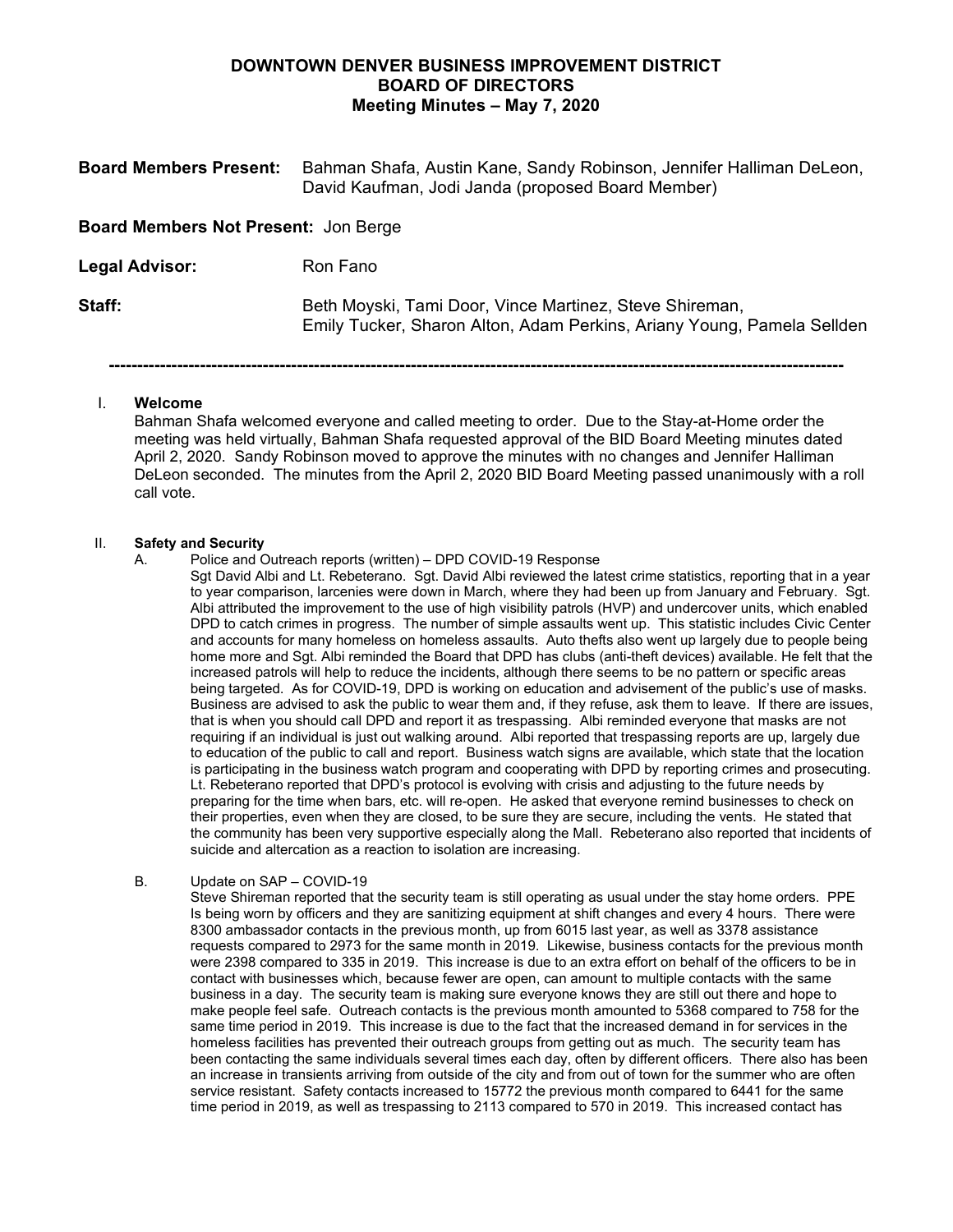been a good opportunity for educating the public and the officers have exceeded expectations. Their morale has been good and the support from DPD has been excellent. The goal of the security team is to make sure everyone is feeling safe so that when people come back the feeling is good. Feedback has been very positive to date.

## III. **Updates re: COVID-19**<br>A. 2020 Proiected

#### 2020 Projected Budget Review

Beth Moyski reported that the proposed 2020 budget was originally tight and conservative, and the new projected budget is even more so. The continued goals for clean, safe, vibrant remain essential. Moyski reported that she is confident assessments will be paid. The mayor of Denver extended the property tax due date to end of June and waived late penalties. The projected \$1,182,000 revenue (non- property revenue) should not be a loss. The budgeted items related to the Mall cluster permit will no doubt result in a loss of revenue. Businesses have closed or scaled back and Moyski felt it best to plan for worse case. The BID is currently giving a 50% break on vendors, sidewalk cafes. (Those restaurants and vendors that paid annually will get a credit for 2021.) Banners are mainly related to conventions and special events of which many cancelled or rescheduled for next year. Moyski stated that they would be looking at expenditures to find areas where they could reduce costs. Bank expense will be reduced. It will likely necessary to re-think the BID Board retreat this year. Map expenses will be cut by 50%, however the production of BID 10-year document and 2019 annual report will need to be kept. Marketing to indicate that Downtown is open will need to be added. Programs such as Winter in the City, Your Keys to the City (pianos), the New Year's Eve DJ's will all need to reconsidered. They are also looking at reducing the Safety budget by \$150,000, which represents the amount of surplus that was experienced last year. The Pedestrian Environment budget will likely be reduced by \$30K including such items as landscaping (cancelling Fall pansies), replacement tables and chairs, banner installations. Beth will report monthly on the status of the Budget. Tami Door expressed that times of cuts is about strengthening programs, not just eliminating programs. Sandy Robinson pointed out that the Mayor's moratorium on property tax applied to the April one-time payment and asked if it would affect the second payment for property's that had elected to pay taxes in 2 installments. Beth said she would find out the answer to that.

#### B. Maintenance Activity

Vince Martinez reported that Operations had been emphasizing the disinfection of high-touch items. The Clean Team has gone to a 20-hour service schedule with overnight trash service hours reallocated to daytime. The team is wearing PPE, plus disinfecting any shared equipment. Reporting equipment has proven to be useful to improve service and tracking where needs are. The team has also been able to ramp up services due to the lack of people, concentrating on such things as graffiti abatement – which they have been able to offer to properties, especially those with reduced staff. Other added services being offered include biohazard and abatement, bulk item removal. Martinez reviewed accomplishments of the Clean Team efforts including that they had started offering complimentary alley and sidewalk and patio power-washing. The team has also been able to address trip hazards, start on annual painting and repairs to Halo cameras. Tree health program as also able to get a head-start and by mid- June projects will have been initiated, such as tree maintenance and watering. The Clean Team will also initiate a concentrated sidewalk gum removal effort, having identified 4 areas that they will be targeting. Implementation of geo-tag reporting and dispatch systems is also well underway. Martinez was asked if the team was only concentrating on the Mall or including the entire BID Area in their efforts. Although not as visible due to the concentration, he reassured them that they still have technicians in the zones off-mall also doing maintenance and clean-up, including disinfecting high touch surfaces. Geo-tags help track the needs, especially in these outer areas, but a direct conversation with property managers/owners would be a good way to get an idea of services as they occur.

#### **IV. Public Space and Mobility**

## A. Mall Sidewalk Cafés – COVID-19 Summer 202o

Emily Tucker reported on a proposed plan to help restaurants and retailers to get back online. On average, businesses are reporting a 76% year over year decline in business. 85% of these businesses cannot access PPP funds. Anticipating that once the COVID-19 restrictions start to lift, restaurants will have to operate at only a percentage of the existing licensed capacity. Tucker presented a proposal that would allow restaurants to utilizing outdoor square footage, enabling them to serve additional customers under social distancing scenario. Other cities are looking at similar proposals. Such proposals would allow us in the last couple months of the restriction to support restaurants by adjusting the rules. Tucker indicated a desire to continue with additional adjustments as restaurants re-open for in-restaurant dining through the end of summer or September  $7<sup>th</sup>$ . The City has been supportive of these proposals and they are moving forward with a working group to implement proposals in the BID, but especially on the Mall. The proposal would include relaxing design guidelines. The Mall Use Committee will review proposals weekly rather than monthly to expedite the process and pricing will be discounted at a rate similar to the current 50% discount. Protocols, as well as temporary agreements and guidelines will all need to be considered. Restaurants would need to apply for revisions of their alcohol licenses as well. The requirement for enclosures really applies only to the food services. Retailers would be an easier and therefore faster approval process. Questions regarding pricing, length of time, temporary signage and standardization will all need to be addressed. As for time period, they